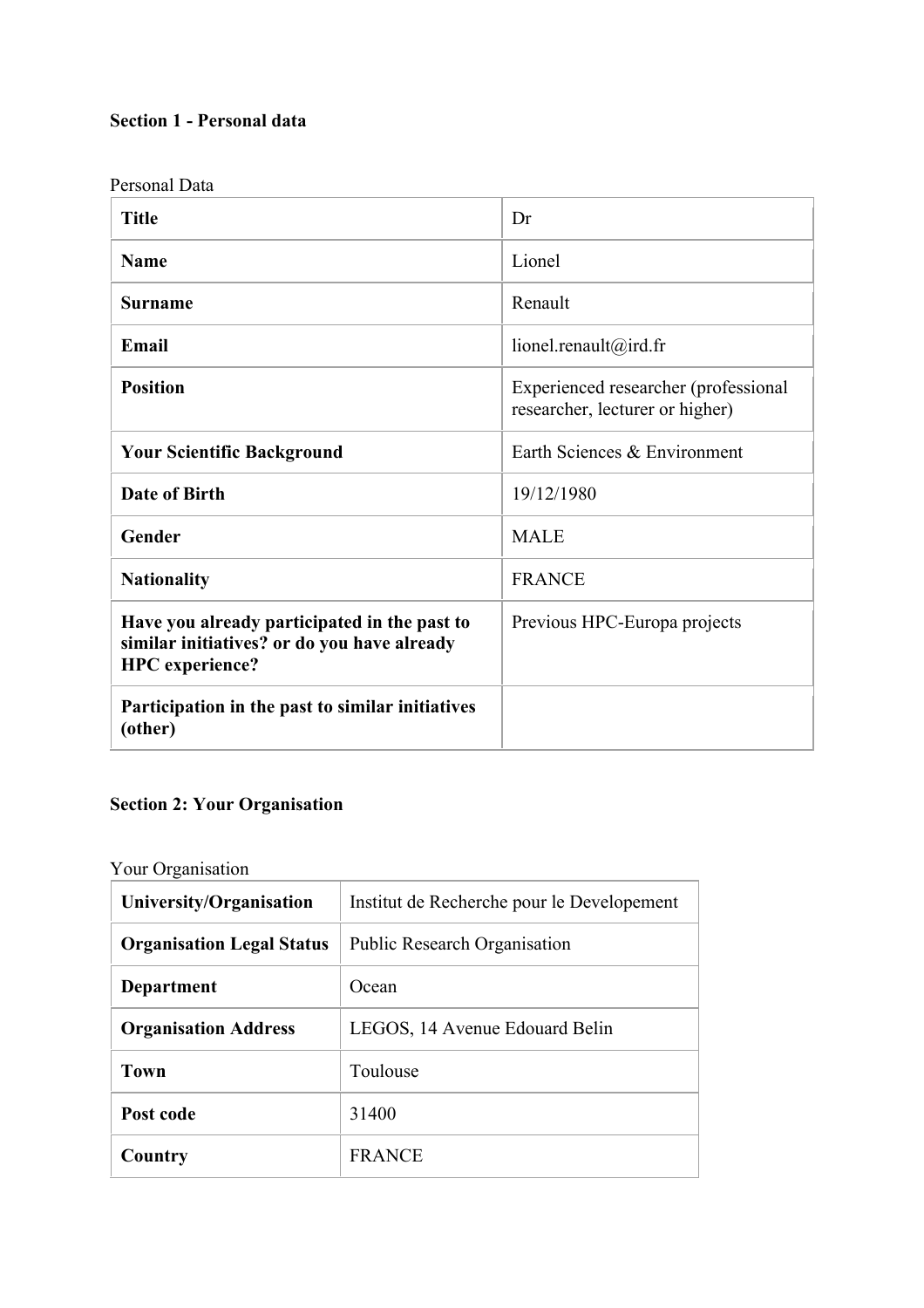| <b>Telephone</b> | 0033695365506 |
|------------------|---------------|
|------------------|---------------|

<u> 1990 - Johann Barn, mars ann an t-Amhain</u>

Your Research Group

| <b>Your Research Group</b>          | LEGOS                       |
|-------------------------------------|-----------------------------|
| <b>Name of your Group Leader</b>    | Alexandre Ganachaud         |
| <b>Email of your Group Leader</b>   | alexandre.ganachaud@ird.fr  |
| URL of your research group www page | http://www.legos.obs-mip.fr |

# **Section 3: Your Visit**

When do you plan to come?

| <b>Preferred Start Date (dd/mm/yyyy)</b>       | 01/04/2019  |
|------------------------------------------------|-------------|
| <b>Expected Duration in weeks</b>              | 13          |
| <b>HPC Access Centre</b>                       | <b>BSC</b>  |
| <b>HPC Access Centre</b><br>(secondary choice) | Not defined |

# Collaboration with host

| Host                                                               | <b>Contacted This</b><br>Host? |
|--------------------------------------------------------------------|--------------------------------|
| 1. ESP - Arsouze Thomas - Barcelona Supercomputing Center<br>(BSC) | Yes                            |

Add new host

| n<br>$\mathbf{o}$ | Ho<br>st<br><b>Na</b><br>me | Host  <br>Fam<br>ily<br>Na<br>me | <b>Host</b><br><b>Instit</b><br>ute | <b>Host</b><br><b>Depart</b><br>ment | <b>Host</b><br>Instit<br>ute<br>Coun<br>try | <b>Discip</b><br>line | <b>Host</b><br>Resear<br>cher<br><b>Teleph</b><br>one | <b>Hos</b><br>Em<br>ail | <b>Host</b><br>webs<br>ite | Conta<br>cted<br><b>This</b><br>Host? |
|-------------------|-----------------------------|----------------------------------|-------------------------------------|--------------------------------------|---------------------------------------------|-----------------------|-------------------------------------------------------|-------------------------|----------------------------|---------------------------------------|
|-------------------|-----------------------------|----------------------------------|-------------------------------------|--------------------------------------|---------------------------------------------|-----------------------|-------------------------------------------------------|-------------------------|----------------------------|---------------------------------------|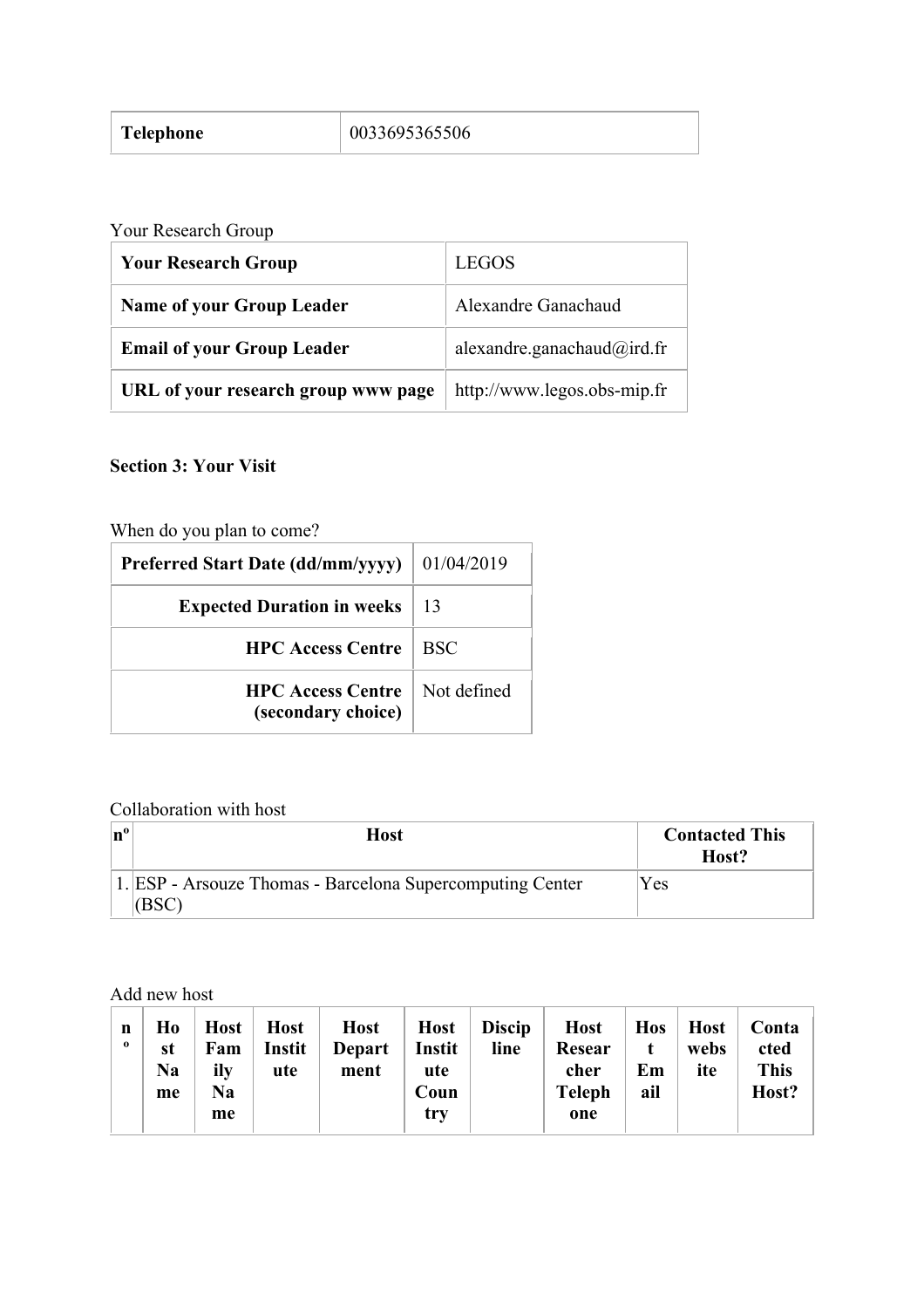#### Host collaboration description

This HPC-Europa3 project is expected to be a second step toward both a technical and scientific collaboration between the LEGOS/IRD and the BSC that will benefit to both parties. In the past, the applicant visited the BSC. With T. Arsouze (the host), they implemented the current feedback to the atmosphere in the BSC coupled model, analyzed the BSC simulations (with vs. without current feedback), and implemented and tested parameterizations of the current feedback in the ocean model used by the BSC (ie NEMO). Mesoscale air-sea interactions, by modifying the energy budget of the ocean, can strongly modulate the oceanic mean and mesoscale circulations, partly resolving long-lasting biases in oceanic numerical modeling. This project is geared to address a novel and important scientific challenge that arises from the emergence and the development of high resolution coupled models. So far, the wave interface between the atmosphere and ocean has not been explicitly included in climate models, assuming an equilibrated sea state which is transparent to momentum transfers between the two media -- momentum transfer to the wave field is immediately passed on to the ocean, and textit{vice versa}. This assumption is neglecting possible feedbacks to the atmosphere and the ocean associated with a non equilibrated sea state. We will range these effects under the term wave feedbacks within a coupled Wave-Atmosphere-Ocean (WAO) system. WAO may have an impact on the ocean energy and dynamics at both large scale and mesoscale through several processes (e.g., roughness, sacetime redistribution of interfacial momentum and energy fluxes, Stokes advection and drift, Langmuir turbulence).

This project mainly aims to implement the wave feedbacks to the atmosphere and to the ocean in the BSC coupled model and to test to what extent it can modulate the ocean and atmosphere dynamics, the other air-sea interactions and, thus, the climate predictability.

| <b>PIOJECU</b>         |                                                                                      |  |
|------------------------|--------------------------------------------------------------------------------------|--|
| Project Title          | Bringing the Wave Feedbacks to Atmosphere<br>and the Ocean into the BSC Earth System |  |
| 1. Main Field          | Earth Sciences & Environment                                                         |  |
| 2. Specific Discipline | Earth - Marine science/Oceanography                                                  |  |

## **Section 4: Your Proposed Project**

#### **More about the code:**

 $\mathbf{D}_{\text{max}}$ 

| Specify the code name                        | <b>NEMO</b>                |
|----------------------------------------------|----------------------------|
| Specify the web site of the code (if<br>any) | https://www.nemo-ocean.eu/ |
| Is there an existing serial code?            | Yes                        |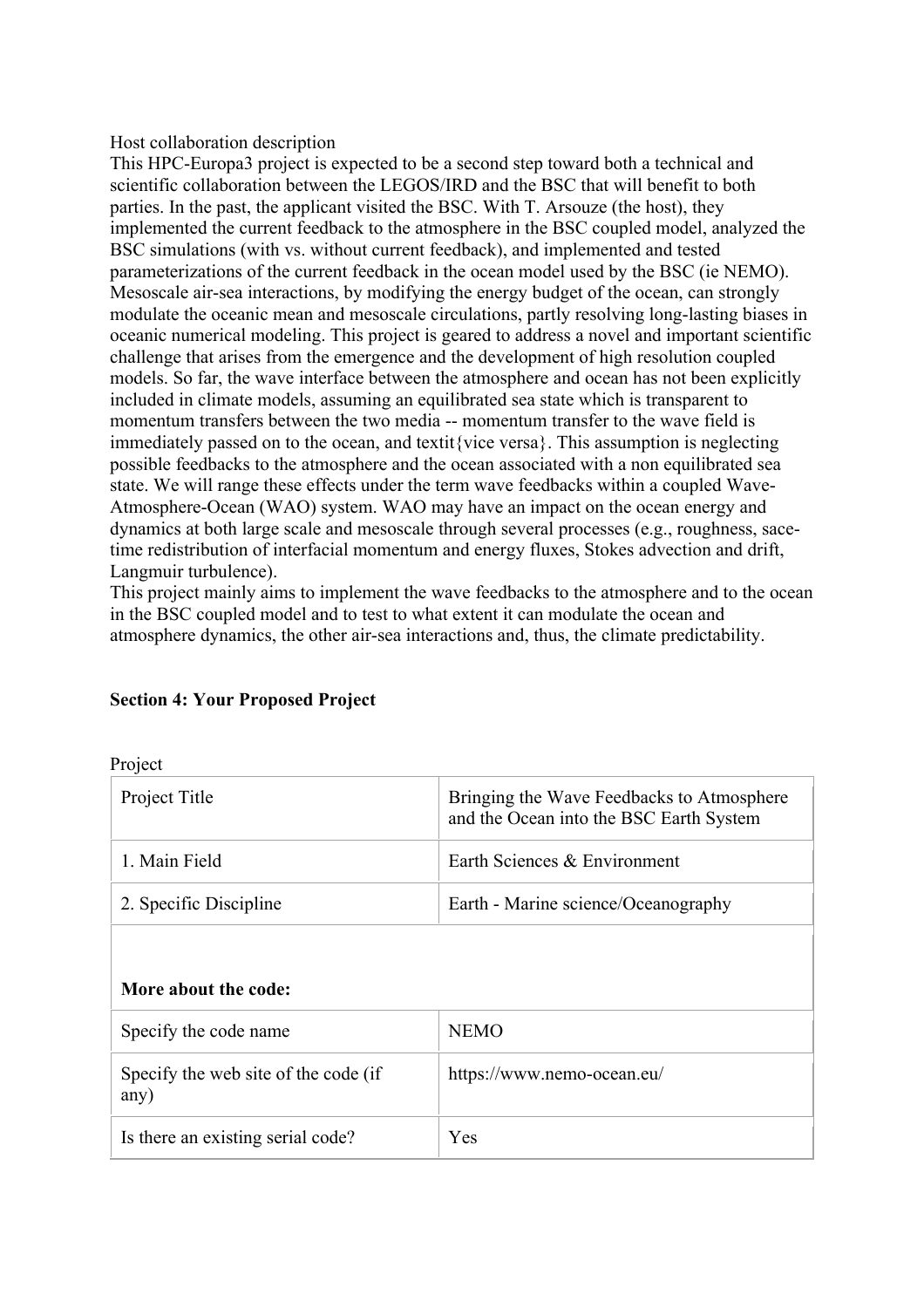| How big is it?                                                                                    | more than 10000 lines                                                                                                                                                               |
|---------------------------------------------------------------------------------------------------|-------------------------------------------------------------------------------------------------------------------------------------------------------------------------------------|
| What language is it written in?                                                                   | Mixed C / Fortran                                                                                                                                                                   |
| if other, please specify:                                                                         |                                                                                                                                                                                     |
| How much of the code did you write<br>yourself?                                                   | $0$ percent                                                                                                                                                                         |
| Is there an existing parallel code?                                                               | Yes                                                                                                                                                                                 |
| What language is it written in?                                                                   | Mixed C / Fortran                                                                                                                                                                   |
| How was it parallelised?                                                                          | <b>MPI</b>                                                                                                                                                                          |
| if other, please specify:                                                                         |                                                                                                                                                                                     |
| How big is it?                                                                                    | more than 10000 lines                                                                                                                                                               |
| How much of it did you write yourself?                                                            | 0 percent                                                                                                                                                                           |
| Libraries and Packages used:                                                                      | MPI, BLAS, LAPACK, HDF4, HDF5,<br>NETCDF,<br>PARMETIS, SCALAPACK, P-NETCDF,<br><b>UDUNITS,</b><br>GRIB API, CDFTOOLS v2, CDO, NCO,<br>PERL, PYTHON,<br><b>AUTOCONF and AUTOMAKE</b> |
| Will you produce new data during your<br>visit?                                                   | Yes                                                                                                                                                                                 |
| If yes, will the produced data be of<br>interest for your scientific community?                   | Yes                                                                                                                                                                                 |
| Will the data be accompanied by<br>metadata to describe them?                                     | Yes                                                                                                                                                                                 |
| Will it be possible for you to make data<br>related to your project available in open-<br>access? | Yes                                                                                                                                                                                 |

# Your motivation for a visit - what do you intend to do?

| Benchmarking:<br>Not interested | Code development: | Secondary<br>motivation |
|---------------------------------|-------------------|-------------------------|
|---------------------------------|-------------------|-------------------------|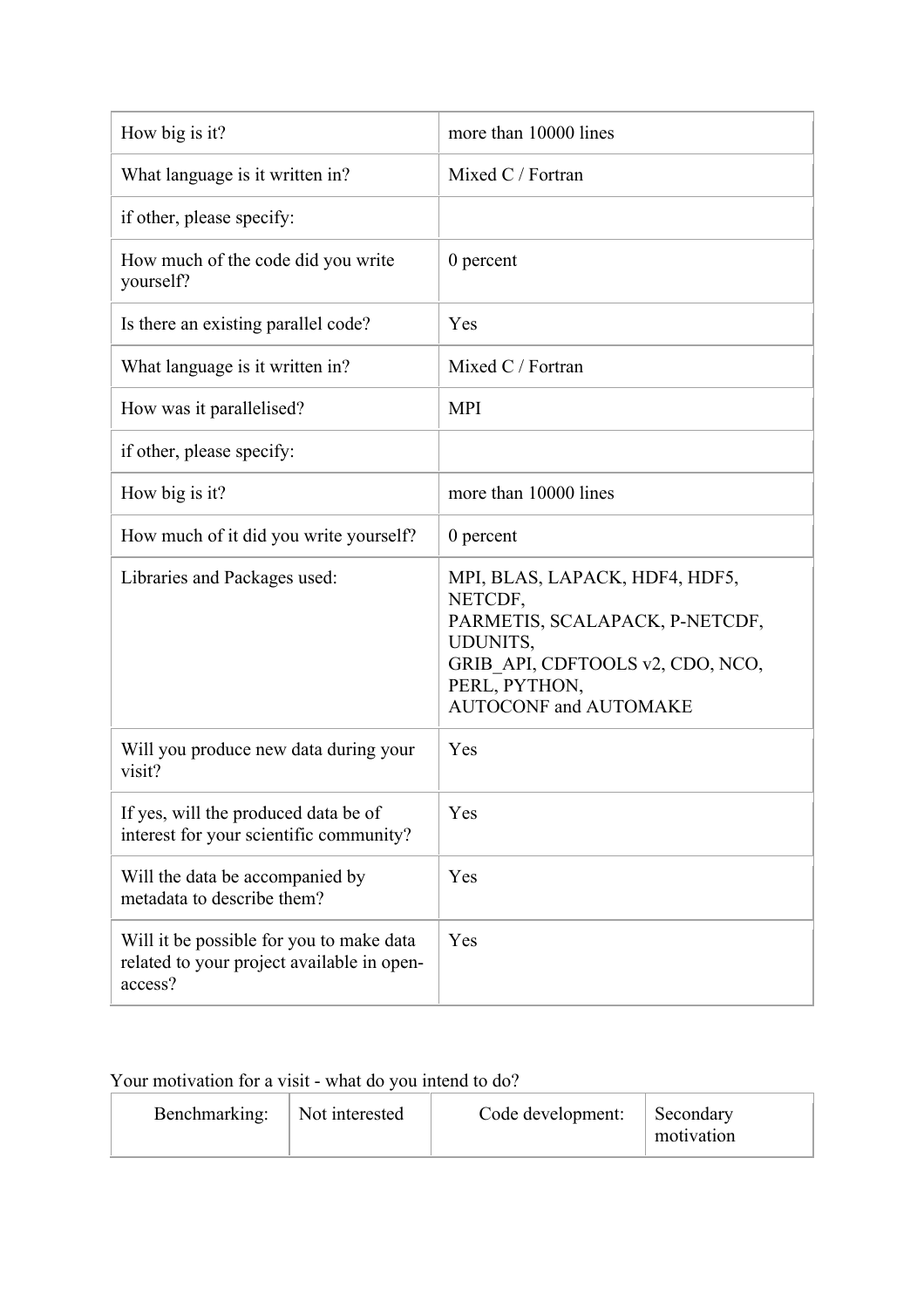| Collaborative<br>project: | Main<br>motivation | Consultancy:                          | Main motivation         |
|---------------------------|--------------------|---------------------------------------|-------------------------|
| Data Analysis:            | Main<br>motivation | <b>Establishing Academic</b><br>Link: | Secondary<br>motivation |
| Optimisation:             | If time permits    | Parallelisation:                      | Not interested          |
| Porting code:             | Not interested     | Production runs:                      | Main motivation         |
| Training:                 | If time permits    | Visualisation:                        | Not interested          |
| Other:                    |                    |                                       |                         |

# Tell us about your programming experience

|                | <b>Level</b>        | <b>Years experience</b> |
|----------------|---------------------|-------------------------|
| Unix           | Expert              | More than 5 years       |
| Fortran        | Advanced            | More than 5 years       |
| C              | Intermediate (low)  | More than 5 years       |
| $C++$          | No experience       | Not applicable          |
| <b>MPI</b>     | Intermediate (high) | More than 5 years       |
| <b>Open MP</b> | Intermediate (high) | More than 5 years       |
| <b>CUDA</b>    | No experience       | Not applicable          |
| OpenACC        | No experience       | Not applicable          |
| <b>OpenCl</b>  | No experience       | Not applicable          |
| OmpSS          | No experience       | Not applicable          |

Please characterise your typical production runs

| Tell us about your present computing resources |                           |
|------------------------------------------------|---------------------------|
| Machine architecture                           | <b>TGCC IREBNE:</b>       |
| (please specify)                               | <b>BULL Sequana X1000</b> |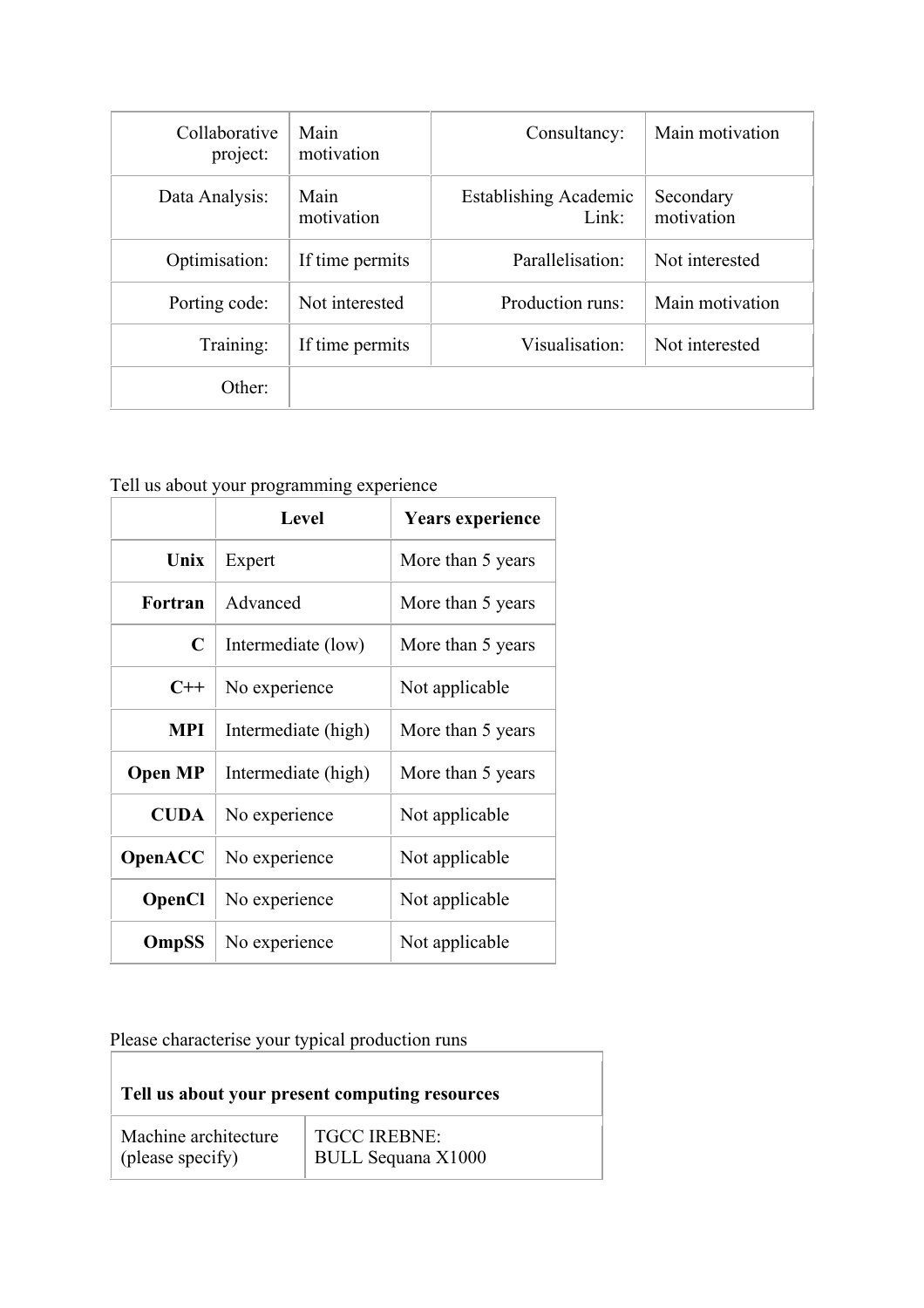|                                                                                                                                             | supercomputer                                                                                                                                                                                          |  |
|---------------------------------------------------------------------------------------------------------------------------------------------|--------------------------------------------------------------------------------------------------------------------------------------------------------------------------------------------------------|--|
|                                                                                                                                             | 1 656 Intel Skylake 8168 bi-<br>processors nodes - 2,7 GHz, 24<br>cores/proc-<br>79 488 compute cores for 6,86<br>Pflop/s peak power,<br>192 GB of DDR4 memory / node,<br>InfiniBand EDR interconnect. |  |
| Processor speed<br>(please specify)                                                                                                         | $2.7$ Ghz                                                                                                                                                                                              |  |
| Processor type (please)<br>specify)                                                                                                         | Intel Skylake 8168 bi-processors<br>nodes                                                                                                                                                              |  |
| Number of nodes                                                                                                                             | > 1.000                                                                                                                                                                                                |  |
| Typical execution time<br>per run                                                                                                           | more than 24 hours                                                                                                                                                                                     |  |
| Please estimate the computing resources that you would<br>expect to use during your visit                                                   |                                                                                                                                                                                                        |  |
|                                                                                                                                             |                                                                                                                                                                                                        |  |
| <b>Total CPU</b><br>requirements (CPU<br>hours)                                                                                             | 60.000-100.000                                                                                                                                                                                         |  |
| Please specify the<br>$value = (elapsed time$<br>of a single<br>run)*(number of CPU<br>used in a single run) *<br>(total number of<br>runs) | run of 4 months (allowing testing the<br>implementation)<br>$5 \times 5000 \times 4 = 100,000$ hours.<br>Note the host is also planning to use<br>his own hours to perform 5 years of<br>simulation    |  |
| Number of nodes                                                                                                                             | > 1.000                                                                                                                                                                                                |  |
| <b>Total Memory</b><br>requirements                                                                                                         | 9.001-90.000 Gb                                                                                                                                                                                        |  |
| Temporary disk space<br>requirements for a<br>single run                                                                                    | 6T <sub>o</sub>                                                                                                                                                                                        |  |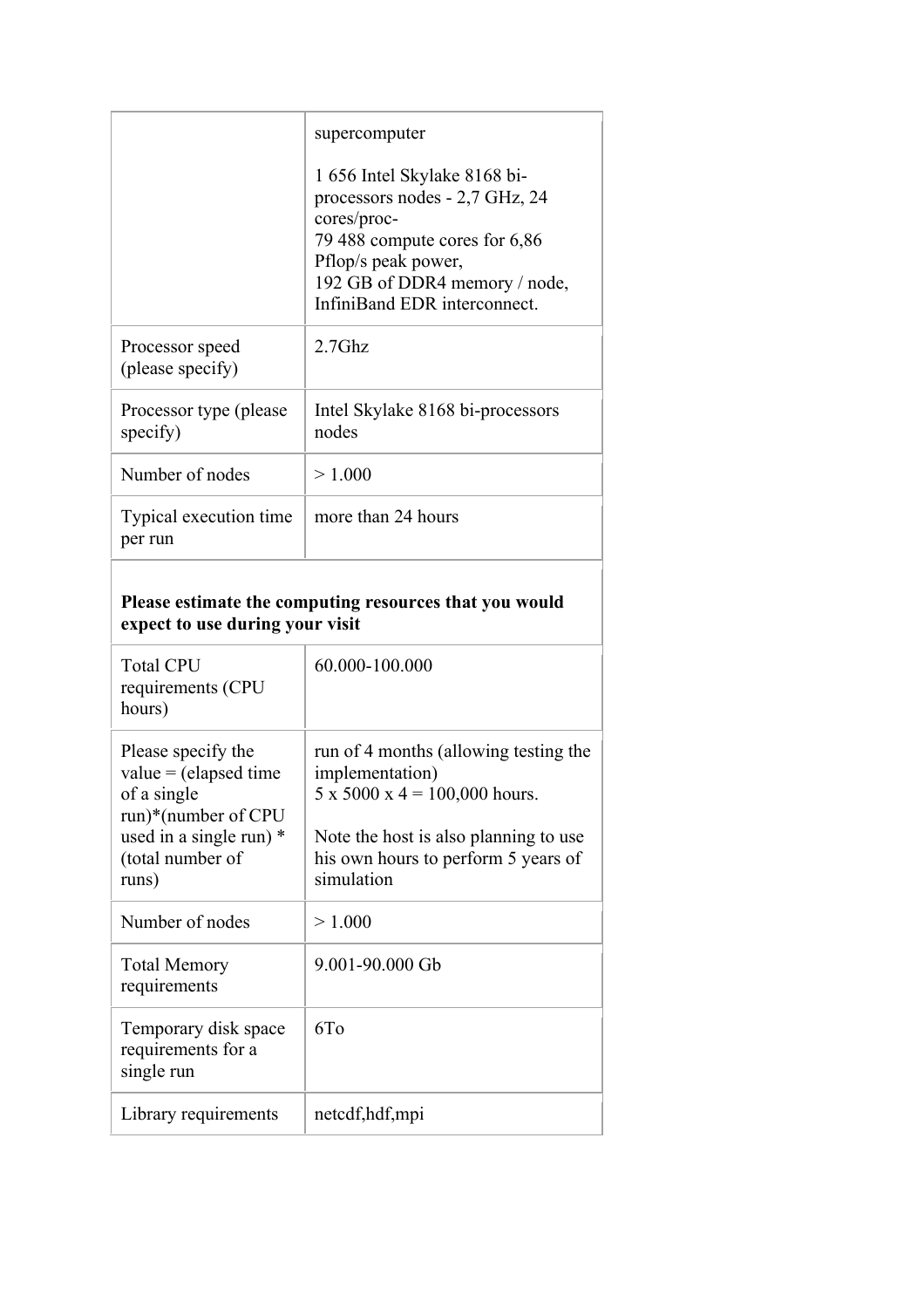| Compatible<br>architectures<br>(Select one or more, as<br>applicable)                                                        | IntelX86 (e.g. Sandy Bridge, Ivy<br>Bridge, Haswell, Broadwell,<br>Skylake)<br><b>AMD</b>                                                                                                                                                                                                               |
|------------------------------------------------------------------------------------------------------------------------------|---------------------------------------------------------------------------------------------------------------------------------------------------------------------------------------------------------------------------------------------------------------------------------------------------------|
| Compatible<br>architectures (other)                                                                                          |                                                                                                                                                                                                                                                                                                         |
| Please justify your<br>choice of resources<br>(e.g. CPU)<br>requirements, no. of<br>processors, compatible<br>architectures) | During the 3 months stay at BSC, I<br>intend to implement to wave<br>feedback in the atmospheric and<br>oceanic models of the BSC. Four<br>months of simulation will allow to<br>test the implementation. Note we are<br>also planning to tun a 5-years<br>simulation using CPU hours from<br>the host. |

# Project Proposal

| <b>Background</b><br>information | Interactions between the ocean and the atmosphere largely influence<br>the Earth's cli- mate and ecosystems at the level of ocean basins. The<br>main modes of climate vari-ability (e.g., Madden-Julian Oscillation,<br>El Niño, North-Atlantic Oscillation) are ocean-atmosphere coupled<br>modes. Ecosystems have a strong response to these variations through<br>the physical influence of winds, light and temperature on the nutrient<br>reservoir and there- fore on the primary production and the trophic<br>chain.<br>While climate models (GCMs) generally agree globally in term of<br>main mode of vari-ability and are relatively realistic in term of, e.g.,                                                                                                                                                                                                                                                                                                                                                                                                |
|----------------------------------|-----------------------------------------------------------------------------------------------------------------------------------------------------------------------------------------------------------------------------------------------------------------------------------------------------------------------------------------------------------------------------------------------------------------------------------------------------------------------------------------------------------------------------------------------------------------------------------------------------------------------------------------------------------------------------------------------------------------------------------------------------------------------------------------------------------------------------------------------------------------------------------------------------------------------------------------------------------------------------------------------------------------------------------------------------------------------------|
|                                  | global mean sea surface temperature, there is a large regional<br>dispersion or common biases. Eastern Boundary Upwelling Sys-tem<br>(EBUS) and Western Boundary Currents (WBCs) are among the<br>strongest bias areas (e.g., Richter $(2015)$ ). Part of those biases arise<br>because of a poor representation of the mesoscale oceanic, atmospheric<br>and biogeochemical dynamics. Those limitations have thus created a<br>new line of research based on a regional approach to the interactions<br>be- tween the ocean and the atmosphere and aiming to understand and<br>predict variability in key areas of the ocean.<br>Mesoscale thermal (feedback of the sea surface temperature) and<br>mechanical (feed-back of the sea surface current) air-sea interactions,<br>by modifying the energy budget of the ocean, can strongly modulate<br>the oceanic mean and mesoscale currents, partly resolv- ing long-<br>lasting biases in oceanic numerical modeling (e.g., Ma et al. 2016; Seo<br>et al. 2015; Seo 2017; Renault et al. 2016b, a, 2017, 2018). However, |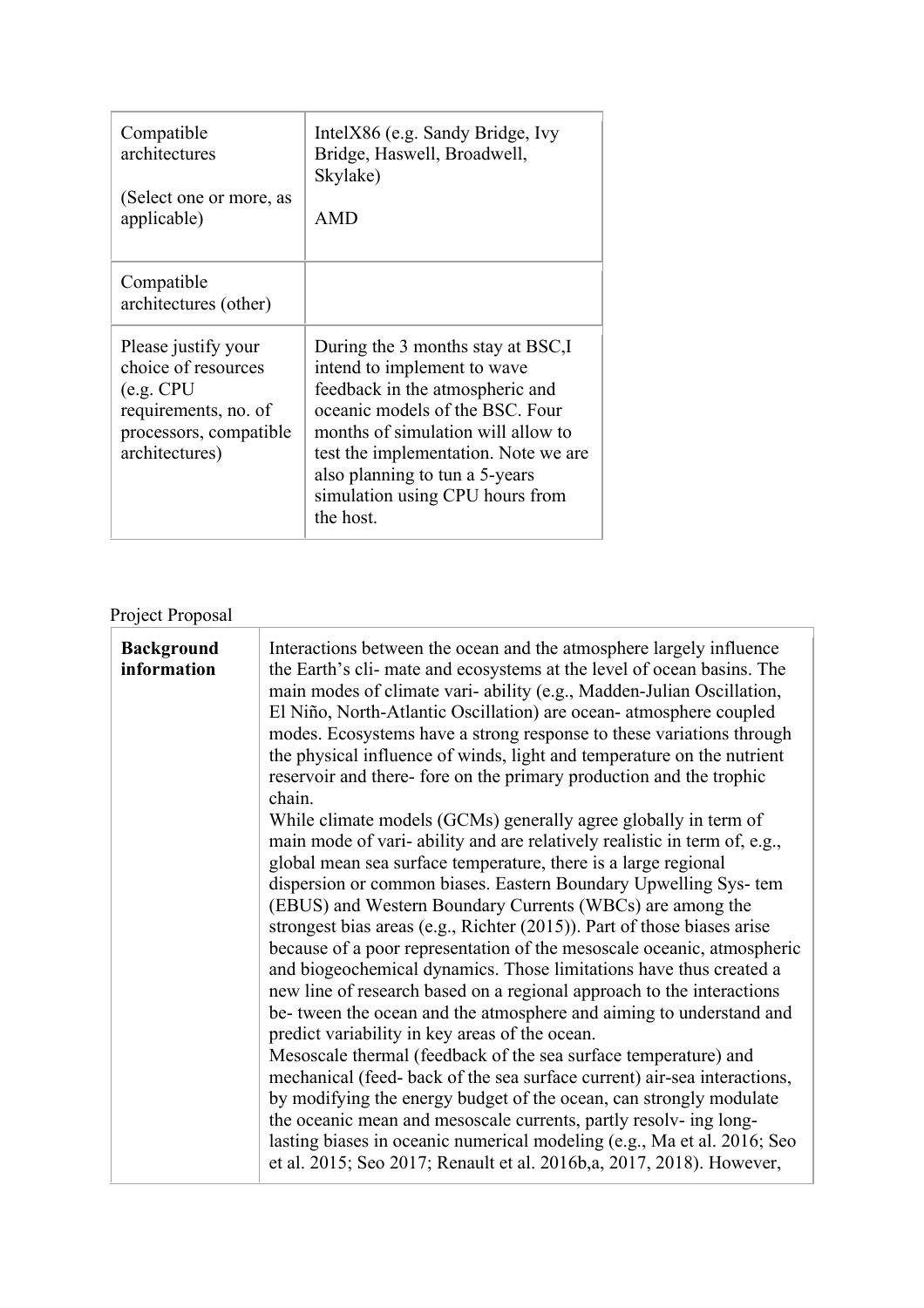so far, the wave interface between the atmosphere and ocean has not been explicitly included, assuming an equilibrated sea state which is transparent to momentum transfers between the ocean and the atmosphere – momentum transfer to the wave field is immediately passed on to the ocean, and vice versa. This assumption is neglecting possible feedbacks to the atmosphere and ocean as- sociated with a non equilibrated sea state. We will range these effects under the term wave feedback within a coupled Wave-Atmosphere-Ocean (WAO) system. WAO inter- actions has received a growing interest from the scientific community resulting in a num- ber of new projects and model development. Several studies have shown the relevance of Wave-Atmosphere (WA) or Ocean-Wave (OW) or full WAO coupling, e.g., in storm- surge modeling (Mastenbroek et al., 1993), weather and wave prediction (Janssen et al., 2002, 2004; Renault et al., 2012) and ocean circulation and variability (Burgers et al., 1995; Breivik et al., 2015; Chune and Aouf, 2018). These studies show that explicitly including wave effects in a model can provide more realistic interfacial momentum fluxes. Janssen et al. (2002) demonstrate that modifying the Charnock relation to account for wave age dependence in a coupled WA model improves both the atmospheric circulation and wave field. However, there is no general understanding on the effect of full WAO coupling on the energy budget of the ocean. In a pioneer work based on a coarse-resolution global coupled WAO model (at 1◦), Breivik et al. (2015), show that ocean-wave coupling may significantly affect SST, essen- tially from the parameterization of sea state effect on surface turbulent kinetic energy. The effect is quite large over WBCs, where OW coupling leads to SST differences of up to 2◦C. However, this forerunner study use a coarse ocean model that cannot fully resolve AC dynamics, including its mesoscale activity. In addition, the study is biased towards mixed layer parameterization and likely suffers from missing terms that were not judged important at coarse resolution (Suzuki and Fox-Kemper, 2016). More recently, Chune and Aouf (2018), using global eddy permitting coupled WAO models show the WAO can modulate the surface stress intensity up to 10% and the SST up to 1◦over the WBCs. A fully consistent waveaveraged model (e.g., Marchesiello et al. 2015) is required to properly account for wave effects, and the role of WAO coupling in the energy budget and dynamics of the global ocean and the atmosphere is still an open question. The Barcelona Supercomputing Center (BSC) is involved in the PRIMAVERA Euro- pean project (Horizon2020, 2015-2019). This project aims to develop a new generation of advanced and wellevaluated high-resolution global climate models, capable of simulating and predicting global and regional climate. In this framework, the BSC has developed a coupled version of the EC-Earth 3.2 climate model at a groundbreaking horizontal res- olution of about 15km in each climate system component (EC-Earth3\_IFS-T1279\_NEMO-ORCA12). This Glob15km simulation proposes to follow the entire HighResMIP coordi- nated exercise, within the set of simulations of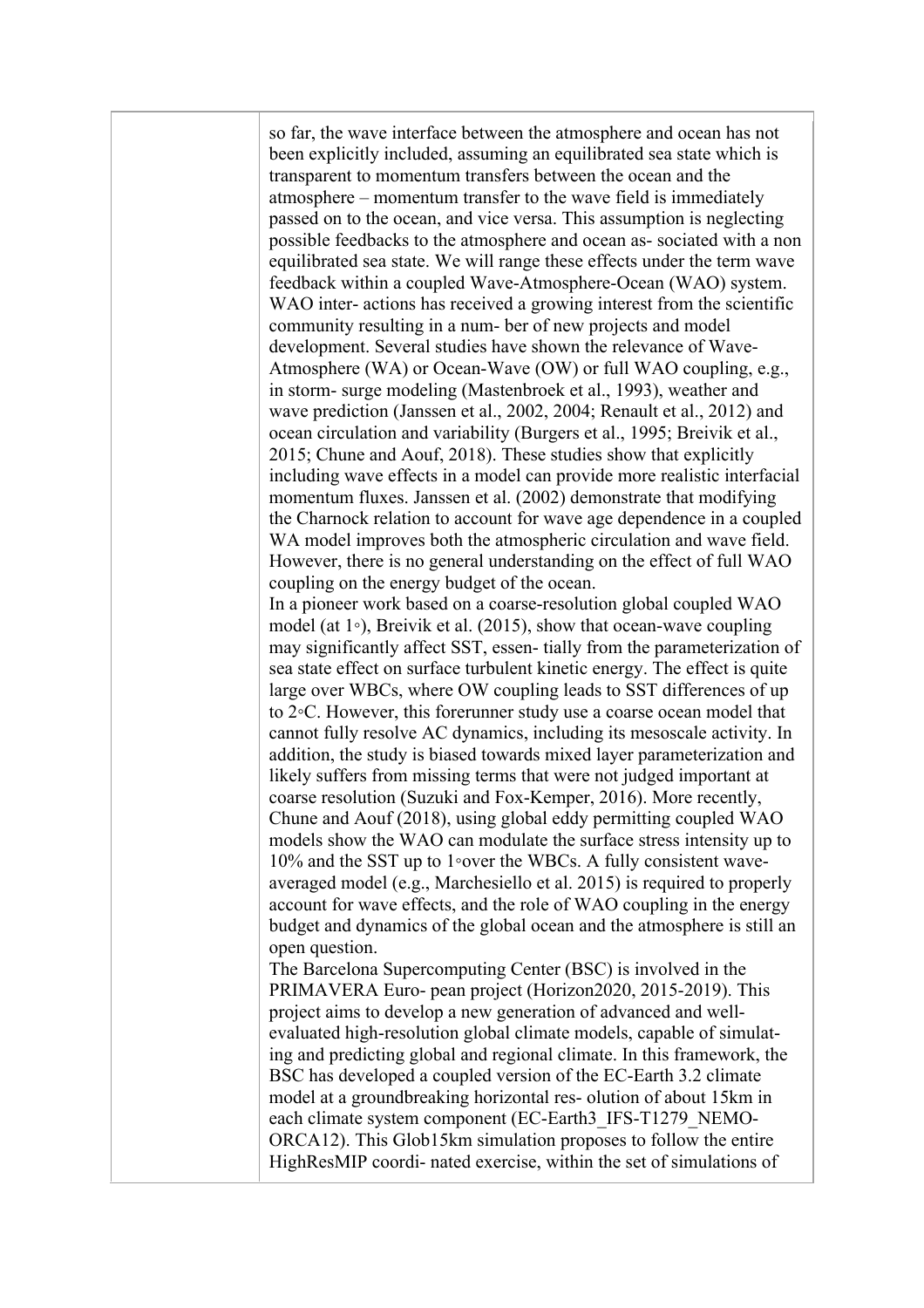| the Sixth Phase of the Coupled Model In-tercomparison Project<br>(CMIP6). This protocol will offer a framework for building a large<br>multi-model ensemble of high resolution simulations with a low<br>resolution counterpart following a common experimental protocol, and<br>allow identifying the robust benefits of increased model resolution.<br>The set of 50 years of Glob15km simulation already existing at BSC is<br>thus an unprece-dented tool to evaluate the benefits of high resolution<br>on a long time frame and at global scale. In particular, this resolution<br>should allow to explicitly resolve dynamical features missing at<br>coarser resolution (such as eastern and western boundary currents), but<br>also provide an adequate basis for testing the effects of the WAO.<br>Adding the wave feedbacks to the BSC coupled system, i.e., a missing<br>air-sea interaction, may improve the BSC skills in predicting the<br>climate on seasonal and longer time-scale.<br>The goals of the work proposed here are:<br>• The first goal of this collaboration is to implement in the BSC<br>coupled model the coupling between the wave model WAM, the<br>atmospheric model IFS, and the ocean model NEMO. The<br>implementation of the wave coupling has already been done in NEMO<br>and WRF using the coupler OASIS/MCT. It has to be tested with the<br>WAM and IFS model within the BSC framework. This implementation<br>of the WAO with the same 3 components is already functional at the<br>ECMWF center. However, some work has to be done to make this<br>running on long time periods in the frame-work of the EC-Earth<br>developments (i.e., communications between components us- ing<br>OASIS-MCT coupler, implementation in a workflow manager). This<br>work will be done in close collaboration with colleagues from<br>ECMWF and LOCEAN (Paris) who already implemented a WAO with<br>NEMO ocean model, WRF atmospheric model, and WW3 wave model<br>(Objective 1 of the workplan).<br>• The second goal is to test such a coupling over a short term period to<br>assess the quality of the implementation. (Objective 2 of the |
|------------------------------------------------------------------------------------------------------------------------------------------------------------------------------------------------------------------------------------------------------------------------------------------------------------------------------------------------------------------------------------------------------------------------------------------------------------------------------------------------------------------------------------------------------------------------------------------------------------------------------------------------------------------------------------------------------------------------------------------------------------------------------------------------------------------------------------------------------------------------------------------------------------------------------------------------------------------------------------------------------------------------------------------------------------------------------------------------------------------------------------------------------------------------------------------------------------------------------------------------------------------------------------------------------------------------------------------------------------------------------------------------------------------------------------------------------------------------------------------------------------------------------------------------------------------------------------------------------------------------------------------------------------------------------------------------------------------------------------------------------------------------------------------------------------------------------------------------------------------------------------------------------------------------------------------------------------------------------------------------------------------------------------------------------------------------------------------------------------------------------------------------------------------------------------|
| workplan).<br>• The third goal is to test such a coupling is to run a 5 years global<br>coupled simulation to assess the impact of the wave coupling on the<br>ocean and atmosphere dynamics (e.g., Gulf Stream separation,<br>energetic budget of the ocean, atmospheric response, etc) (Objective 2<br>and 3 of the workplan). The applicant will bring his expertise to the<br>analysis of the global coupled configuration Glob 15km carried by T.<br>Arsouze that currently includes the thermal feedback and the current<br>feedback (integrated in a previous HPC visit by the applicant and the<br>host) with a focus on the Western Boundary Currents dynamic and its<br>links with the air-sea interactions. (Objective 3 of the workplan)<br>• The last goal is to prepare a future long-term simulation (Objective 4)<br>of the work-plan).<br>I conducted my thesis (2005-2008) at the Laboratory of Geophysical<br>and Oceanographic Space Studies (LEGOS, Toulouse) in the ECOLA<br>team (Echanges Cote-LArge), under the direction of B. Dewitte (IRD /<br>LEGOS) and Y. duPenhoat (IRD / LEGOS). My research aimed to                                                                                                                                                                                                                                                                                                                                                                                                                                                                                                                                                                                                                                                                                                                                                                                                                                                                                                                                                                                                                                             |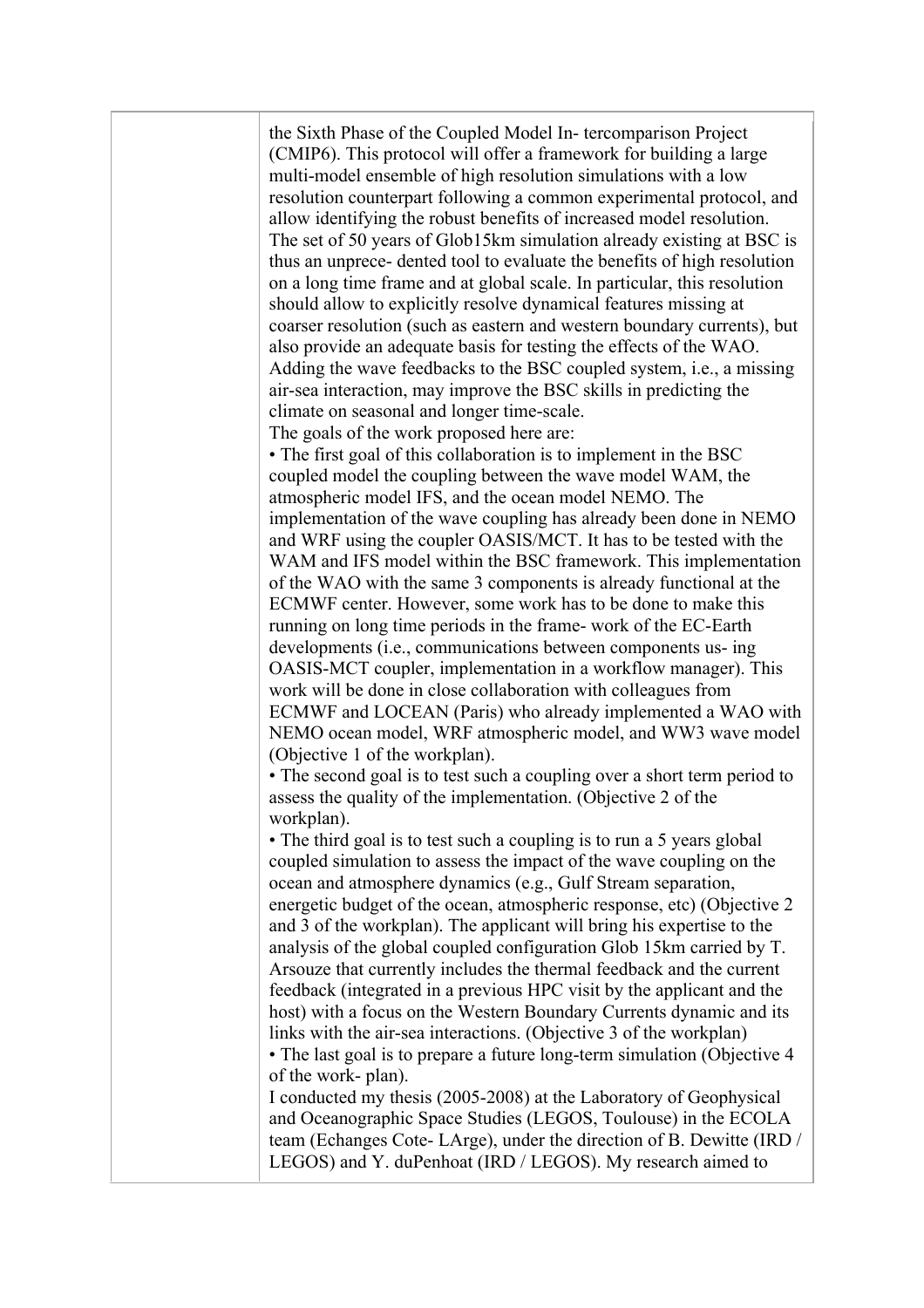study the impact of mesoscale atmospheric structures on the ocean variability. My approach combined the use of observed data (satellites and in situ) and oceanic and atmospheric modeling based on the Regional Ocean Modeling System (ROMS, Shchep- etkin and McWilliams (2005)) and the Weather Research and Forecast model (WRF, Ska- marock et al. (2008)). During my thesis I developed a collaboration with the University of Chile (Department of Meteorology, Team of René Garreaud) where I spent nine months which allowed me to deepen my culture on the Eastern Boundary Upwelling System (EBUS) off Peru-Chile, and then joined the IRD collaborative network in Peru by partici- pating in the IMARPE training program, especially by training a Peruvian student on the atmospheric model WRF (Miguel Saavedra). I then did a post-doc in Spain, at SOCIB / IMEDEA, where I took the responsibility of the Modeling Department. This experience allowed me to deepen and extend my competences in coupled modeling by addressing air-sea coupling and physical-biogeochemical coupling, and transpose my modeling plat- form to another region, i.e., the Mediterranean Sea, while maintaining collaborations with Chile (CEAZA). I also maintained a sustained training activity by supervising a master, a PhD, and a post-doc (see related publications). My expertise and the problems I have tackled have naturally led me to extend my network of international collaborations (Rut- gers University, USGS, CEAZA), and to France (MIO and LEGI).

Finally, from June 2013, after 4 years in Spain, I moved to the United States to take a position as a Researcher at the University of California, Los Angeles (UCLA) within J.C. McWilliams' team. I managed a small Research team financed by a NSF 3M \$ (PI) that I obtained in 2014 on the impact of climate change on the ecosystem of the 4 main EBUS (i.e., California, Benguela, Canary Islands, Chile). I was also Co-PI of a project on the acidification and deoxygenation of the Upwelling of California (PI, J.C. McWilliams), which allowed me to deepen my knowledge and skills in biogeochemistry and to develop new collaborations with the University of Washington (C. Deutsch). I was also interested in the average circulation of large basins and its major currents (Gulf Stream and Agul- has), and their regional impacts. In a precursor work, using coupled ocean-atmosphere simulations. I have recently shown the need to resolve small scales interactions between the ocean and the atmosphere to represent realistically the mean and mesoscale oceanic currents, and the primary production in the EBUS, challenging simple upwelling indices based on wind along the coast as well as the classic paradigm how to force an oceanic model on which I will discuss in the following chapters. My projects allowed me to su- pervise researchers (1), and post-doctoral (3) and to collaborate with students (2) and to develop my network of international collaborations (UCLA, University of Washing- ton, University of Oregon, Universidad de Concepcion (Chile), University of Cape Town (South Africa), Nanjing University) and national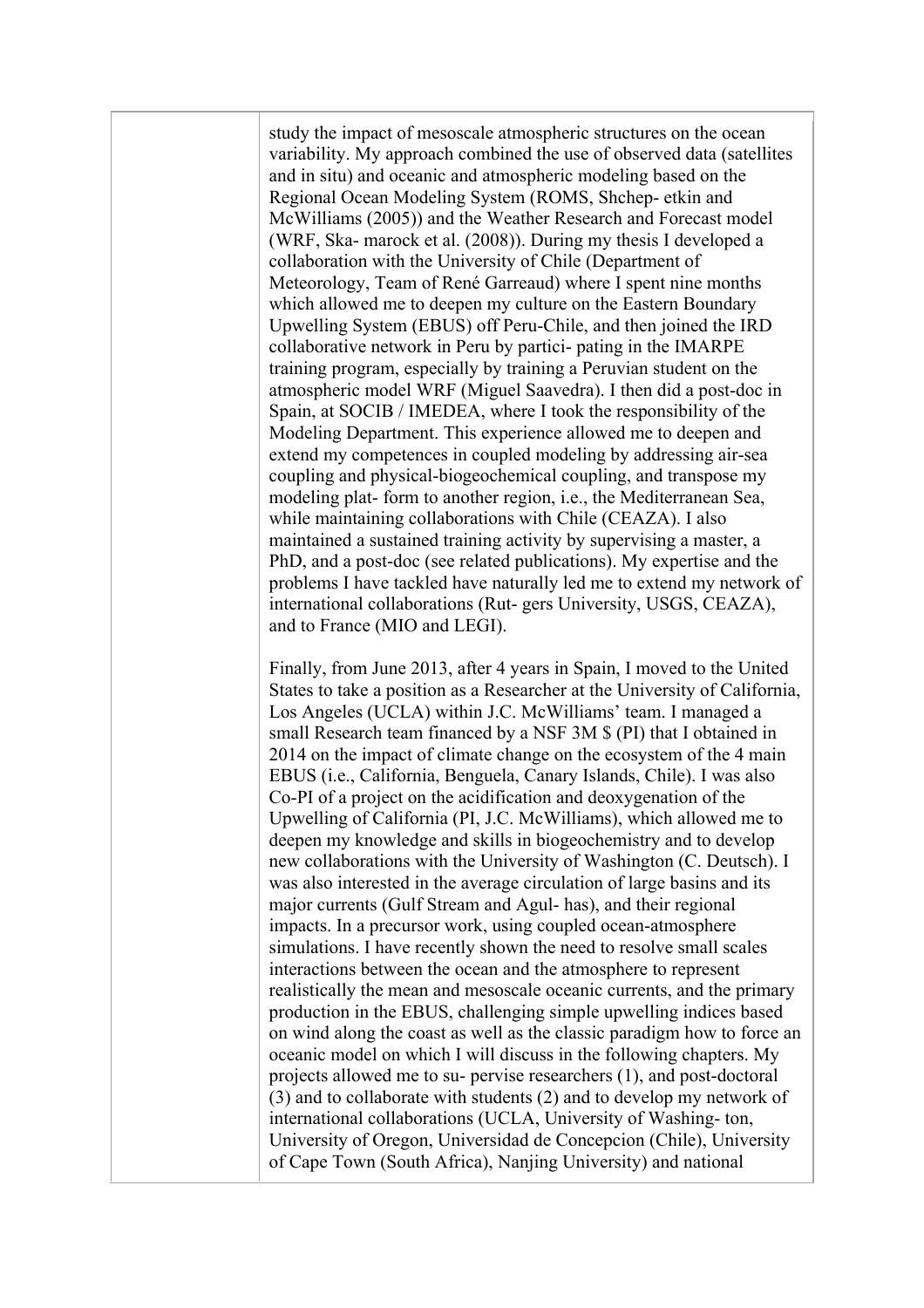|                                                  | (INRIA, LOCEAN, LOPS, LEGOS).                                                                                                                                                                                                                                                                                                                                                                                                                                                                                                                                                                                                                                                                                                                                                                                                                                                                                                                                                                                                                                                                                                                                                                                                                                                                                                                                                                                                                                                             |
|--------------------------------------------------|-------------------------------------------------------------------------------------------------------------------------------------------------------------------------------------------------------------------------------------------------------------------------------------------------------------------------------------------------------------------------------------------------------------------------------------------------------------------------------------------------------------------------------------------------------------------------------------------------------------------------------------------------------------------------------------------------------------------------------------------------------------------------------------------------------------------------------------------------------------------------------------------------------------------------------------------------------------------------------------------------------------------------------------------------------------------------------------------------------------------------------------------------------------------------------------------------------------------------------------------------------------------------------------------------------------------------------------------------------------------------------------------------------------------------------------------------------------------------------------------|
|                                                  | I recently integrated the IRD as a "Chargé de Recherche". My research<br>project nat- urally follows my research line I developed throughout my<br>carrier and aims to better understand the Ocean-Land-Wave-<br>Atmosphere interactions, their impact on the biogeo-chemical<br>variability and mean state, and how to parameterized them in a forced<br>ocean model. Last year, thanks to HPC3, I visited the BSC and<br>contribute to implement and to test the current feedback to the<br>atmosphere in the BSC coupled system (two papers will be submitted<br>soon).                                                                                                                                                                                                                                                                                                                                                                                                                                                                                                                                                                                                                                                                                                                                                                                                                                                                                                                |
| <b>Case for HPC-</b><br><b>EUROPA</b><br>funding | My research would benefit from HPC-Europa funding by the rich<br>interaction with the local scientific host that it will allow. In particular<br>the HPC-Europa framework is crucial to achieve the goals of this<br>project as it will allow the applicant to have an access to the HPC<br>supercomputer and, thus, to implement in collaboration with T.<br>Arsouze the wave coupling to the atmosphere and the ocean in the<br>BSC Earth System coupled model. The resulting coupled simulations<br>designed within this project will lay ground for performing a long-term<br>global fully coupled simulation that will allow to fully test and assess<br>the impact of the wave feedback on both the atmosphere and the ocean.<br>It will therefore not only strongly benefit the modeling community but<br>also, in particular, the BSC center and its capability to run high-quality<br>coupled climate simulations and to better predict the seasonal<br>variability of the climate. This collaboration will also allow to bring<br>the applicant's knowledge on Western Boundary Currents and<br>mesoscale air-sea interactions to the BSC by participating to the<br>analysis of existing and on-going simulations. It will allow a transfer of<br>knowledge from both a technical (management of a high-complexity<br>configuration) and scientific (analysis of a global simulation, with<br>global large scale interactions, at a regional scale resolution)<br>perspective. |
|                                                  | Finally, this project is geared to re-enforce and complement the<br>applicant's knowledge of Earth System interactions by expanding his<br>area of research from mostly regional modeling to global modeling.<br>Overall, it will allow him to assess the wave feedbacks to the<br>atmosphere and the ocean, which are, so far, largely ignored by the<br>modeling community. The experience he will gain by collaborating<br>with BSC and the PRIMAVERA project will provide new<br>competencies in state-of-the-art methodologies for the analysis of<br>complex coupled systems. LEGOS/IRD and UCLA (his former job)<br>has been in the forefront of the research in ocean-atmosphere coupled<br>modeling, in particular through the implementation of the<br>OASIS MCT coupler into the ROMS Agrif model and recent studies<br>on the importance of air-sea coupling in determining the mean ocean<br>dynamic. The applicant will therefore have the opportunity to bring                                                                                                                                                                                                                                                                                                                                                                                                                                                                                                             |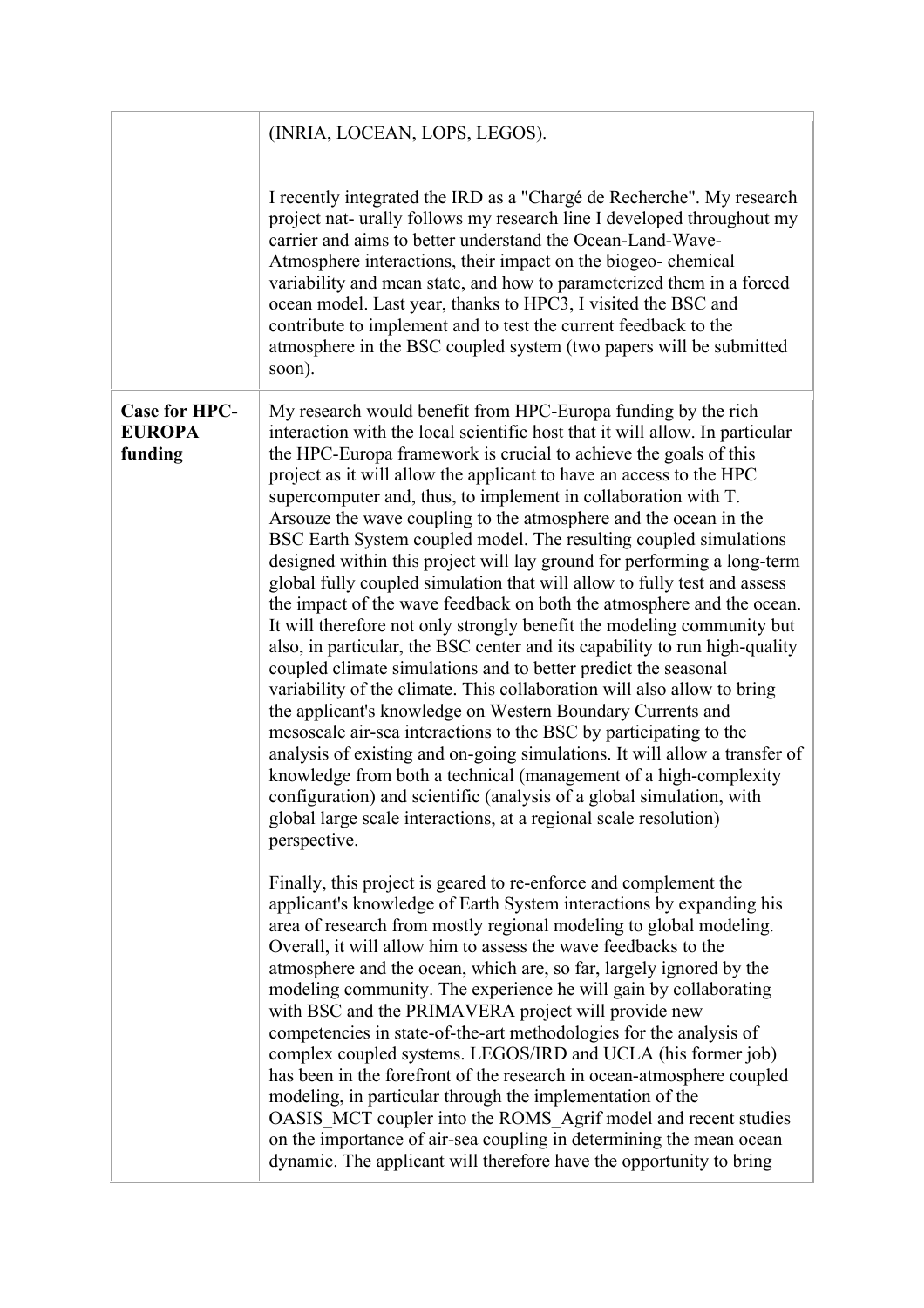Project Workplan Project Workplan

The objectives for this 13 weeks visit at BSC are :

1) Implement and test the wave feedbacks to the ocean and to the atmosphere in the BSC coupled model. Time needed: 6 weeks.

2)Father and develop tools to analyze the new simulations by comparing them to the set of previous coupled simulations from the BSC (that did not include the wave feedbacks, but include the thermal feedback and both thermal and current feedbacks) in term of oceanatmosphere energy exchange, and mean and eddy kinetic energy. Time needed : 8 weeks. Note this task will be based on previous development made by the applicant and by using tools developed by the BSC.

2) In parallel of task (2), run a 5 years coupled simulation and analyze it in term of momentum stress, significant wave height, 10-wind, eddy kinetic energy, transfer of energy between the ocean and the atmosphere, mean oceanic and atmospheric circulations. Time needed: 4 weeks.

4) Prepare future simulation. Time needed: 1 weeks.

The requested time visit of 13 weeks is longer than the average visit length of 7 weeks. However, this is necessary because of the various tasks needed to reach the objectives.

## **Section 5: Attachments**

Curriculum vitae Curriculum vitae LIONEL RENAULT

Researcher

Born: 19th December 1980 in Marseille (France)

Nationality: French Languages: French (native language), English (fluent), Spanish (fluent), Catalan (good level), German (notions)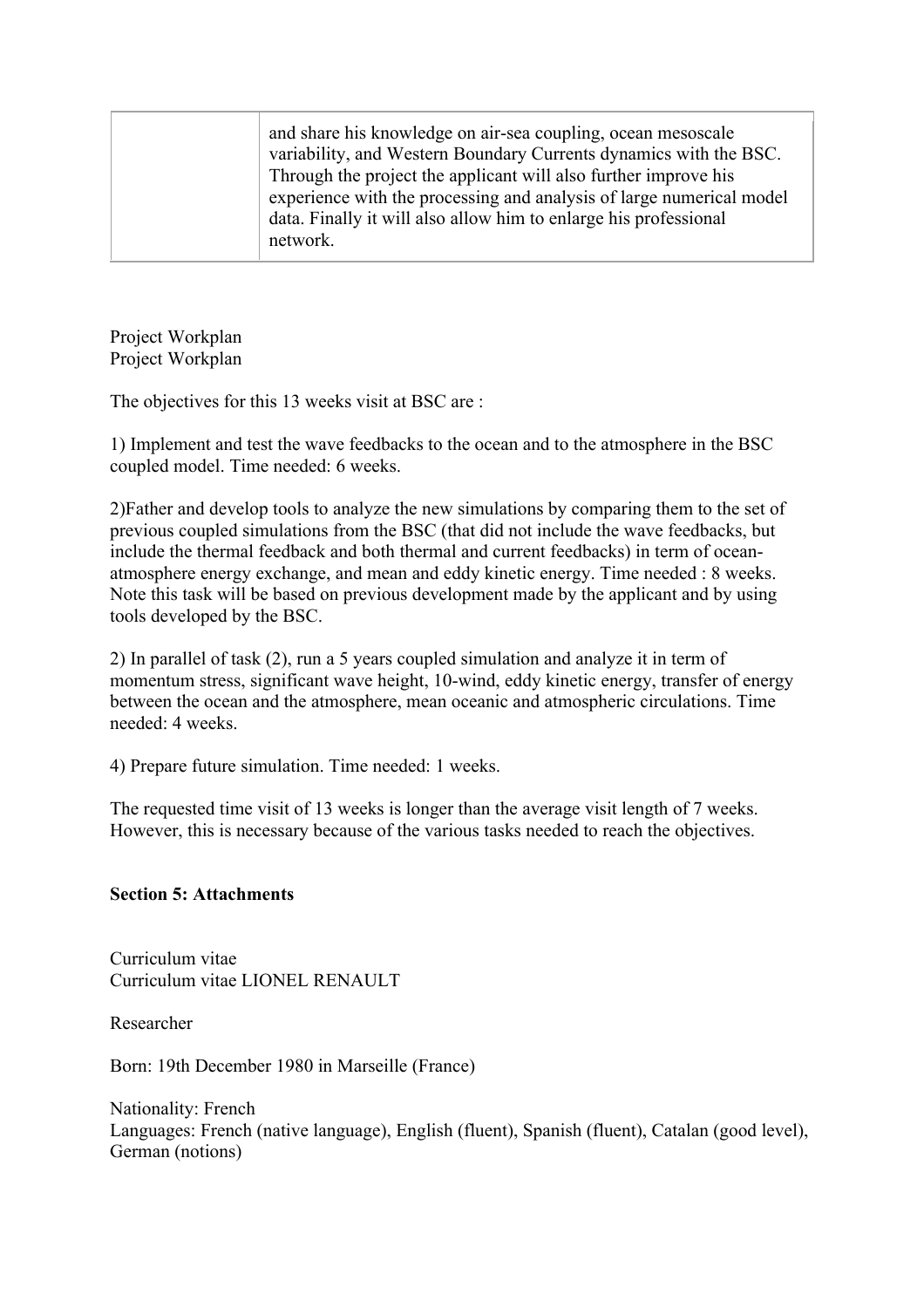lionel.renault@ird.fr lrenault@atmos.ucla.edu

#### PROFESSIONAL PREPARATION

Centrale Marseille, Marseille, France 2001¬2004. Specialization in marine engineering, coastal engineering section.

Université Paul Sabatier, Toulouse, France

2004–2005. M.Sc.II, Science of the Universe, Ocean, Atmosphere and Continental Surfaces. Laboratoire d'Etudes en Géophysique et Océanographie Spatiales, Toulouse, France 2005–2008. Ph.D. in Physical Oceanography.

#### APPOINTMENTS

Institut de Recherche pour le Développement (IRD), LEGOS, Toulouse, FRANCE Researcher (2017-present). Conducted research on Ocean-Atmosphere coupling, Physicalbiogeochemical interactions, regional modeling of mesoscale and submesoscale. Expert on Eastern and Western Boundary Upwelling System, Mediterranean Sea, numerical modeling, and Ocean-Atmosphere coupling.

#### University of California–Los Angeles

Assistant Researcher, Department of Atmospheric and Oceanic Sciences, Team of Prof. J.C. McWilliams, June 2013–2017.

Conducted research on Ocean-Atmosphere coupling, Physical-biogeochemical interactions, regional modeling of mesoscale and submesoscale. Expert on Eastern Boundary Upwelling System (EBUS), Mediterranean Sea, numerical modeling, and Ocean-Atmosphere coupling.

#### IMEDEA and SOCIB, Palma de Mallorca, Spain

Postdoctoral Scholar and Researcher, 2009–2013. Lead modeler at the SOCIB modeling facility. Conducted research on ocean–atmosphere interactions, coupled simulations, and mesoscale and interannual variability.

Laboratoire d'Etudes en Géophysique et Océanographie Spatiales (LEGOS, France) and Universidad de Chile (Chile). PhD student. Conducted research on mesoscale atmospheric forcing on the Humboldt Current System using both regional models and observations.

#### **SKILLS**

Development: Fortran77/90, C/C++, MPI Scientific calculus: Matlab, Python, IDL. Numerical simulations: ROMS/CROCO, NEMO, WRF, SWAN, COASWST, OASIS, MCT. OS: Linux, Mac, Windows. In situ measurments (CTDs, XBTs, drifters). Languages: French: Native; English: Fluent; Spanish: Fluent; Catalan : Good

#### MENTORING

In Spain, Dr. Renault advised two postdoctoral scholars (M. Juza, L. Arancha), one Ph.D. student (R. Escudier), and one M.Sc. student (F. Desbiolles). At UCLA, he also advised three postdoc (A. Jousse, F. Kessouri, and R. Chen) and one researcher (S. Masson).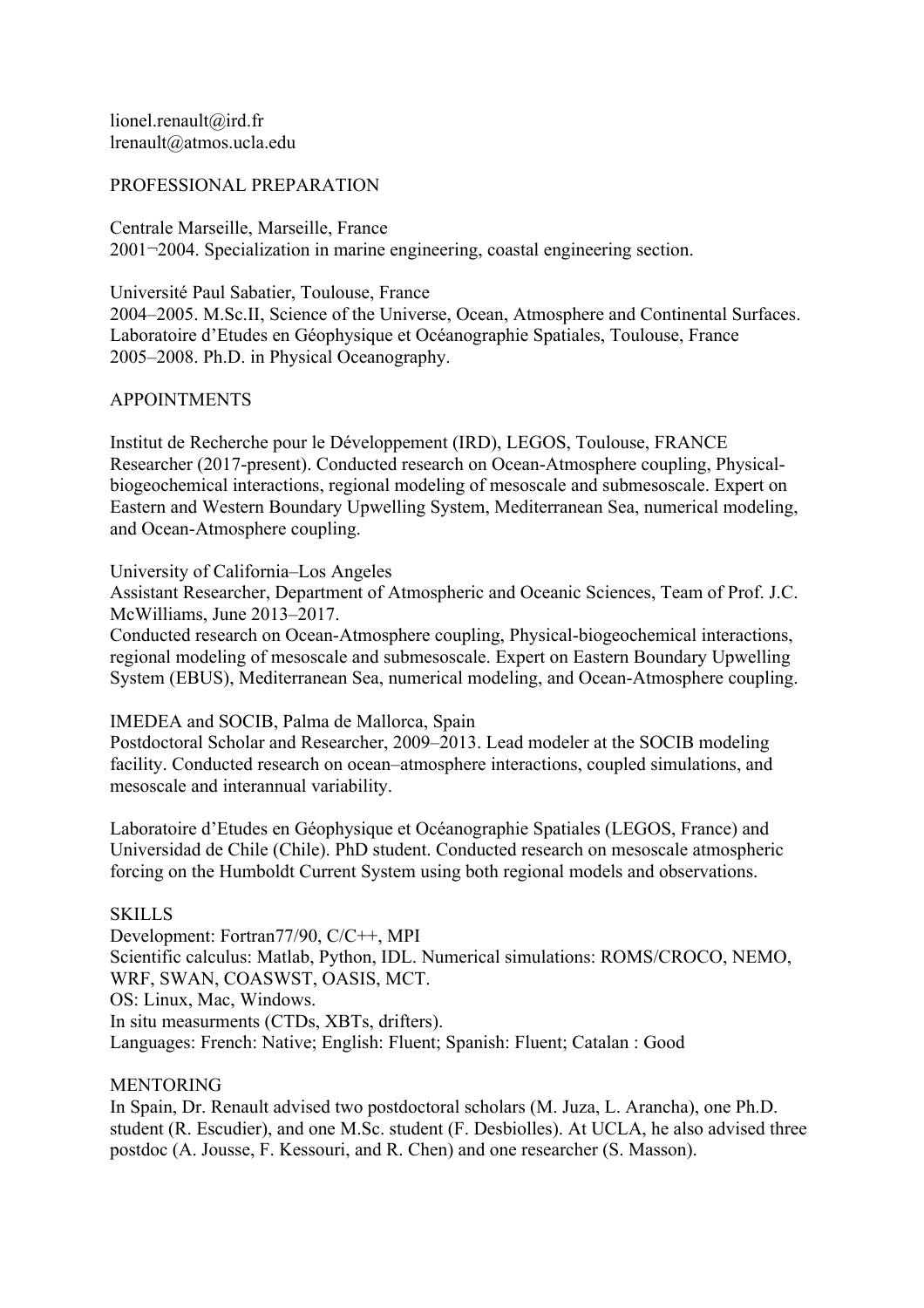# REVISIONS OF PEER REVIEWED ARTICLE AND OUTREACH

JGR Ocean and Atmosphere, Ocean modelling, JPO, GRL, Natural Hazard, Progress in Oceanography, Journal of Physical Oceanography, Nature Geoscience, Nature Communication, USGC internal reviews Evaluation of French national project (IRD, 1 project) and National Science Foundation (3 projects).

Press releases following the publications of Renault et al., 2011 and Renault et al., 2016. Press releases following the NSF grant in 2014. Member of the PhD comity of Romain Escudier.

FIELD EXPERIENCE

2012: TOSCA cruise, Ibiza Strait, 26-30 October 2012; R/V García del Cid (Spain). PI: Alejandro Orfila (IMEDEA, Spain); 2 days; ADCP, CTD, XBT, drifters, ...

## FUNDING RECEIVED SO FAR

2018: HPC3 (13 weeks visit)

2014: NOAH grant  $(1.2M\epsilon)$ 

2014: NSF grant (2.96M€)

2014: Bureau of Ocean Energy Management (0.36M€);

2007: Comité National de Géodesie Française, Grant to attend the IUGG conference, Perugia, Italia.

2007: University of Paul Sabatier (Toulouse, France), grant for internship in Chile ATUPS  $(1756 \text{ } \epsilon)$ 

2006: University of Paul Sabatier (Toulouse, France), grant for internship in Chile ATUPS  $(1756 \,\epsilon)$ 

2005: University of Paul Sabatier (Toulouse, France) merit scholarship  $(3200\epsilon)$ 

## MAIN COLLABORATORS

James C. McWilliams (UCLA), Curtis Deutsch (UW), M. Jeroen Molemaker (UCLA), Alexander Shchepetkin (UCLA), Alex Hall (UCLA), Hartmut Frenzel (UW), Sebastien Masson (UCLA/LOCEAN), Francois Colas (LOCEAN), Florian Lemarié (INRIA France), Dudley Chelton (Oregon University), Patrick Marchesiello (IRD/LEGOS, France), Jonathan Gula (Université de Brest), Pierrick Penven (IRD/LPO, France), Dehayes Julie (LOCEAN), Pous Stephane (LOCEAN), Fayçal Kessouri (UCLA), Bianchi Daniele (UCLA), Julien Jouanno (LEGOS)

Curriculum vitae (attachment)

• CV Lionel Renault English 2019.pdf

List of publications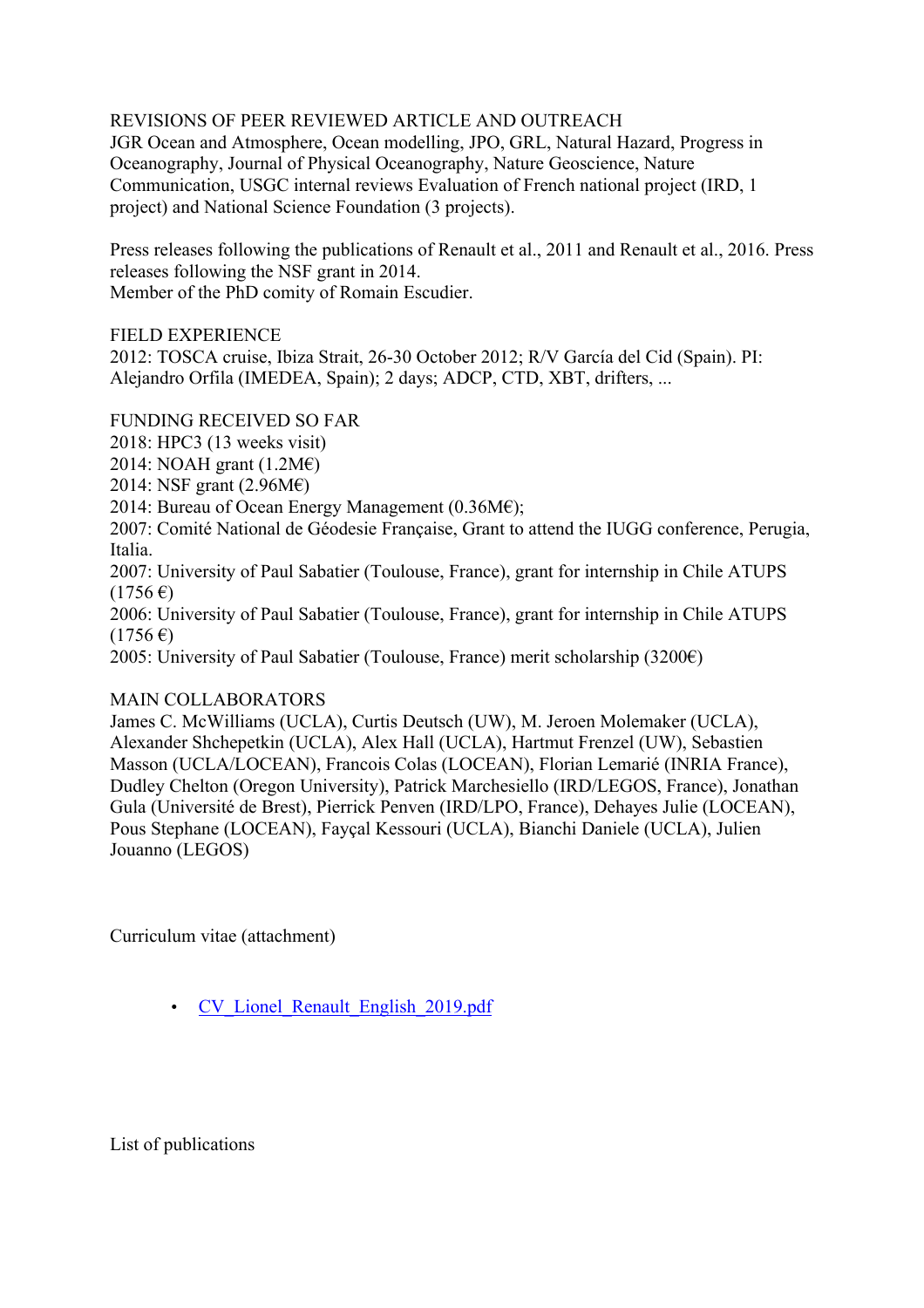(40) Renault, L. et al. 2019. Remarkable Control of Western Boundary Currents by Eddy Killing, a Mechanical Air-Sea Coupling Process, under second review, GRL

(39) Renault, L. et al. 2019. Disentangling the Mesoscale Ocean-Atmosphere Interactions, JGR, accepted.

(38) Meroni, A. N. et al. (2018). Role of the oceanic vertical thermal structure in the modulation of heavy precipitations over the Ligurian Sea. Pure and Applied Geophysics, 175(11), 4111-4130..

(37) Renault, L. et al. (2018). Dampening of Submesoscale Currents by Air-Sea Stress Coupling in the Californian Upwelling System. Scientific reports, 8(1), 13388.

(36) González-Wangüemert, et al. (2018). Gene pool and connectivity patterns of Pinna nobilis in the Balearic Islands (Spain, Western Mediterranean Sea): Implications for its conservation through restocking. Aquatic Conservation: Marine and Freshwater Ecosystems. (35) Desbiolles, F. et al. (2018). Upscaling impact of wind/sea surface temperature mesoscale interactions on southern Africa austral summer climate. International Journal of Climatology, 38(12), 4651-4660.

(34) Wesselmann M. et al., Genetic and oceanographic tools reveal high population connectivity and diversity in the endangered pen shell Pinna nobilis. Scientific reports 8.1 (2018): 4770.

(33) Renault, L. et al. 2017. Satellite Observations of Imprint of Oceanic Current on Wind Stress by Air-Sea Coupling. Scientific reports 7.1 (2017): 17747.

(32) Barkan, R. et al. 2017. Submesoscale Dynamics in the Northern Gulf of Mexico. Part I: Regional and Seasonal Characterization, and the Role of River Outflow. Journal of Physical Oceanography, (2017).

(31) Srinivasan, K. et al. 2017. Topographic and Mixed Layer Submesoscale Currents in the Near-Surface Southwestern Tropical Pacific. Journal of Physical Oceanography, 47(6), pp.1221-1242.

(30) Renault, L. et al. 2017. Modulation of the Agulhas Current Retroflection and Leakage by Oceanic Current Interaction with the Atmosphere in Coupled Simulations. Journal of Physical Oceanography, 47(8), pp.2077-2100.

(29) Renault, L .et al. 2016. Control and Stabilization of the Gulf Stream by Oceanic Current Interaction with the Atmosphere. Journal of Physical Oceanography, 46(11), pp.3439-3453. (28) Y. Sun et al. "Seasonal and Interannual Variability in the Wind-Driven Upwelling Along the Southern East China Sea Coast," in IEEE Journal of Selected Topics in Applied Earth Observations and Remote Sensing , vol.PP, no.99, pp.1-8. doi:

10.1109/JSTARS.2016.2544438

(27) Renault L. et al. 2016. Modulation of Wind-Work by Oceanic Current Interaction with the Atmosphere. Journal of Physical Oceanography, (2016), http://dx.doi.org/10.1175/JPO-D-15-0232.1 (R2016b)

(26) Escudier R. et al: Characterization of the Western Mediterranean mesoscale variability using high-resolution model and observations, J. of Geophys. Research, DOI: 10.1002/2015JC011371 (2016).

(25) Renault, L., et al. F., 2016. Partial decoupling of primary productivity from upwelling in the California Current System. Nature Geoscience, accepted

(24) Juza M. et al. Operational SOCIB forecasting system and multi-platform validation in the Western Mediterranean Sea, Jounal of Operational Oceanography, in press,

10.1080/1755876X.2015.1117764 (2016)

(23) Renault, L.,et al. : Orographic shaping of US West Coast wind profiles during the upwelling season, Climate Dynamics (2016): 1-17.

(22) McWilliams, J. C. et al., Filament Frontogenesis by Boundary Layer Turbulence. Journal of Physical Oceanography, (2015).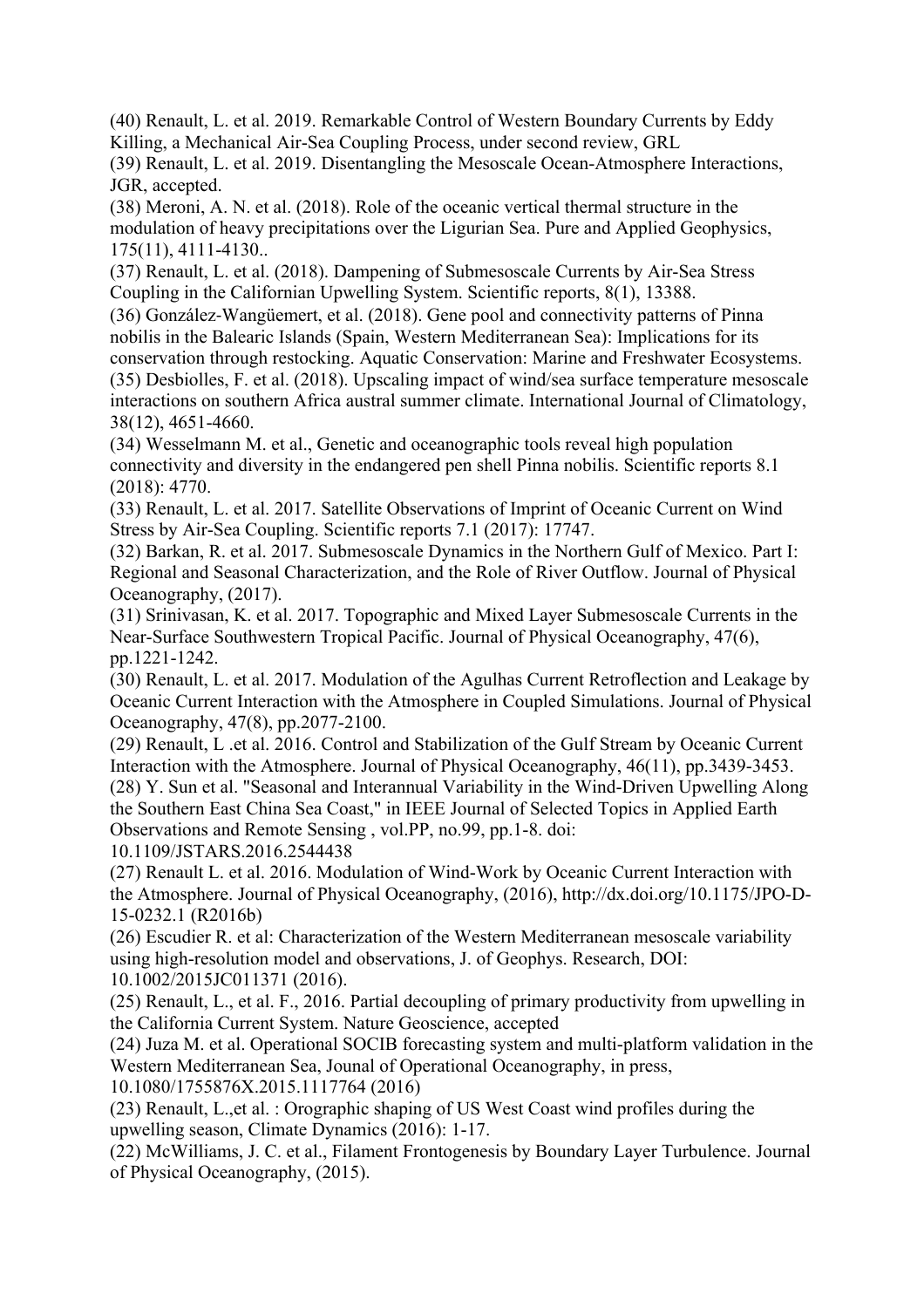(21) Sayol J.M. et al., A Lagrangian model for tracking surface spills and SaR operations in the ocean, Environmental Modelling & Software, Volume 52, February 2014, Pages 74-82, ISSN 1364-8152, http://dx.doi.org/10.1016/j.envsoft.2013.10.013

(20) Macías D. et al. (2014): Fishing anchovy in the Alboran Sea: A socioeconomic activity under threats by future environmental scenarios, accepted, Journal of Marine Systems.

(19) Sayol, J.-M. et al. (2013), Sea surface transport in the Western Mediterranean Sea: A Lagrangian perspective, J. Geophys. Res. Oceans, 118, doi:10.1002/2013JC009243..

(18) Juza, M. et al. 2013, Origin and pathways of Winter Intermediate Water in the

Northwestern Mediterranean Sea using observations and numerical simulation, J. Geophys. Res. Oceans, 118, doi:10.1002/2013JC009231..

(17) Tintoré, J. et al. (2013): Forecasting System responding to science, technology and society needs, Marine Technology Society Journal, Vol. 47, Pg. 101-117

(16) Oguz T. et al. (2012): Controls of plankton production by pelagic fish predation and resource availability in the southwestern Mediterranean Sea, accepted, Progr. Oceanogr.

(15) Heslop, E. E. et al. (2012): Autonomous underwater gliders monitoring variability at "choke points" in our ocean system: A case study in the Western Mediterranean Sea, Geophys. Res. Lett, 39, L20604, doi:10.1029/2012GL053717.

(14) Renault, L., et al. (2012): Coupled atmosphere-ocean-wave simulations of a storm event over the Gulf of Lion and Balearic Sea, J. Geophys. Res., 117, C09019, doi:10.1029/2012JC007924.

(13) J. Bouffard et al. (2012): Sub-surface small-scale eddy dynamics from multi-sensor observations and modeling, Progress in Oceanography, ISSN 0079-6611, 10.1016/j.pocean.2012.06.007.

(12) Renault, L., et al. (2012): Surface circulation in the Alborán Sea (western Mediterranean) inferred from remotely sensed data, J. Geophys. Res., 117, C08009, doi:10.1029/2011JC007659.

(11) Renault, L.,et al. (2012): Upwelling response to atmospheric coastal jets off central Chile: A modeling study of the October 2000 event, J. Geophys. Res., 117, C02030, doi:10.1029/2011JC007446.

(10) Ruiz, S. et al. (2012): Underwater glider observations and modeling of an abrupt mixing event in the upper ocean, Geophys. Res. Lett., 39, L01603, doi:10.1029/2011GL050078. (9) S. Ponce de León et al. (2012): Assessment of wind models around the Balearic Islands for operational wave forecast, Applied Ocean Research, Volume 34, Pages 1-9, ISSN 0141- 1187, 10.1016/j.apor.2011.09.001.

(8) M. Tonani, et al. (2012): Operational evaluation of the Mediterranean Monitoring and Forecasting Centre products: implementation and results, Ocean Sci. Discuss., 9, 1813-1851, 2012

(7) Tintoré, et al. (2012): SOCIB the impact of new marine infrastructures in understanding and forecasting the Mediterranean Sea. pp 99-118. In CIESM: Designing Med-SHIPS: a Program for repeated oceanographic surveys. N. 43 CIESM Workshops Monographs (F. Briand Ed.), 164 pages, Monaco.

(6) Renault, L.,et al.(2011): Toward the predictability of meteotsunamis in the Balearic Sea using regional nested atmosphere and ocean models, Geophys. Res. Lett., 38, L10601, doi:10.1029/2011GL047361.

(5) Dewitte, B. et al. (2011): Modes of covariability between sea surface temperature and wind stress intraseasonal anomalies along the coast of Peru from satellite observations (2000– 2008), J. Geophys. Res., 116, C04028, doi:10.1029/2010JC006495.

(4) Renault, L.,et al (2009): Impact of atmospheric coastal jet off central Chile on sea surface temperature from satellite observations (2000–2007), J. Geophys. Res., 114, C08006, doi:10.1029/2008JC005083.